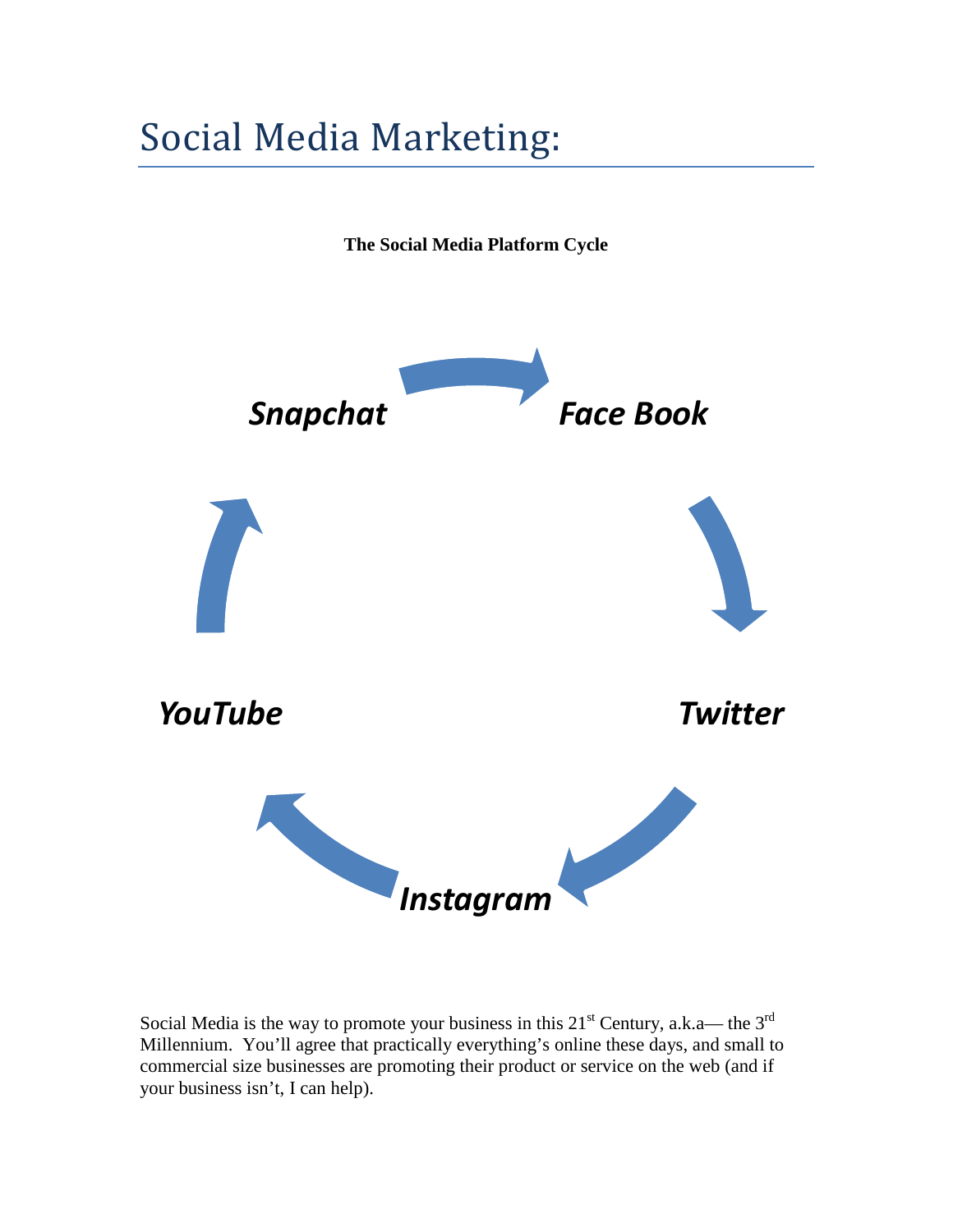The graphic above is just a sample of the Social Media platforms that are being used to promote one self —and businesses are joining in. While it does take time and dedication to keep up on the many Social Media outlets, it's not hard and with a creative mind and the right content, you can grab attention to showcase yourself or brand.

## **Users on Social Media:**

Let's take a look of how many people currently used Social Media platforms: According to statistics, the graph below gives a depth of how many users are *online* on a 3 year period



FaceBook took a big jump to Billions of users compared to Twitter and Instagram, could be the new features like 360 degree footage and the option to stream *Live.*

The Web is the new marketing tool and Content is very important. It only takes seconds for visitors *clickin*g on your website to decide if they want to stay on your page or move on—so your content *is* vital.

A **Website** gives your business credibility and shows that you're in business. It gives a prospect a glance of *who* you are and *what* you do.

**Newsletters** can add value as they contain much useful information to prospects and existing clientele. Schools and Cities use Newsletters as an approach to keeping in contact with parents and their community.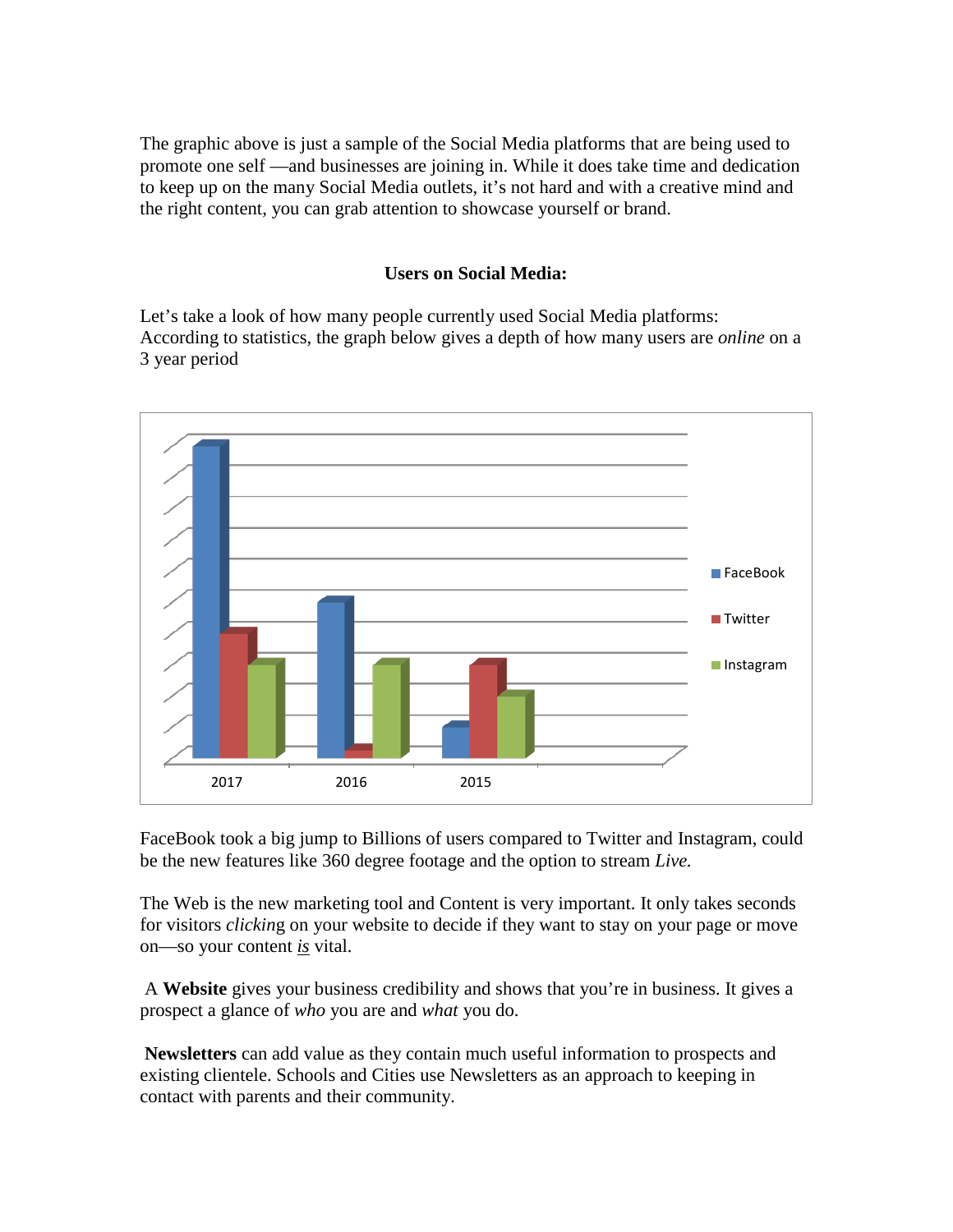**Social Media Outlets** is the most popular with FaceBook, Twitter, Instagram, Snapchat,and So-On. Believe it or not, the Millennial Generation is a huge influence on how businesses are marketing. Yes, print marketing is still being used, but the web has come a long way since the late 90's. With an easy photo upload, quick text insert, and a push of a button—someone just advertised something through their smartphone or tablet.

But with the ease of online technology, an important factor on *how* a business succeeds also relays on *Content*.

Content that engages and provokes emotion is what you want to aim for. You want easy to understand "writing" that will also keep the attention of prospects from turning away—or in this case, from *clicking* away from your web page or post. The aim after all is to leave the reader wanting to know more—wanting to see more—wanting to hear more—*get where I'm going with this?*

## **What [Triton CopyWriting](http://www.tritoncopywriting.com/) can do to help you**

Big companies fail to update their websites or social media platforms because they're too busy running the company. Even small companies and mom & pop shops need help maintaining their Marketing.